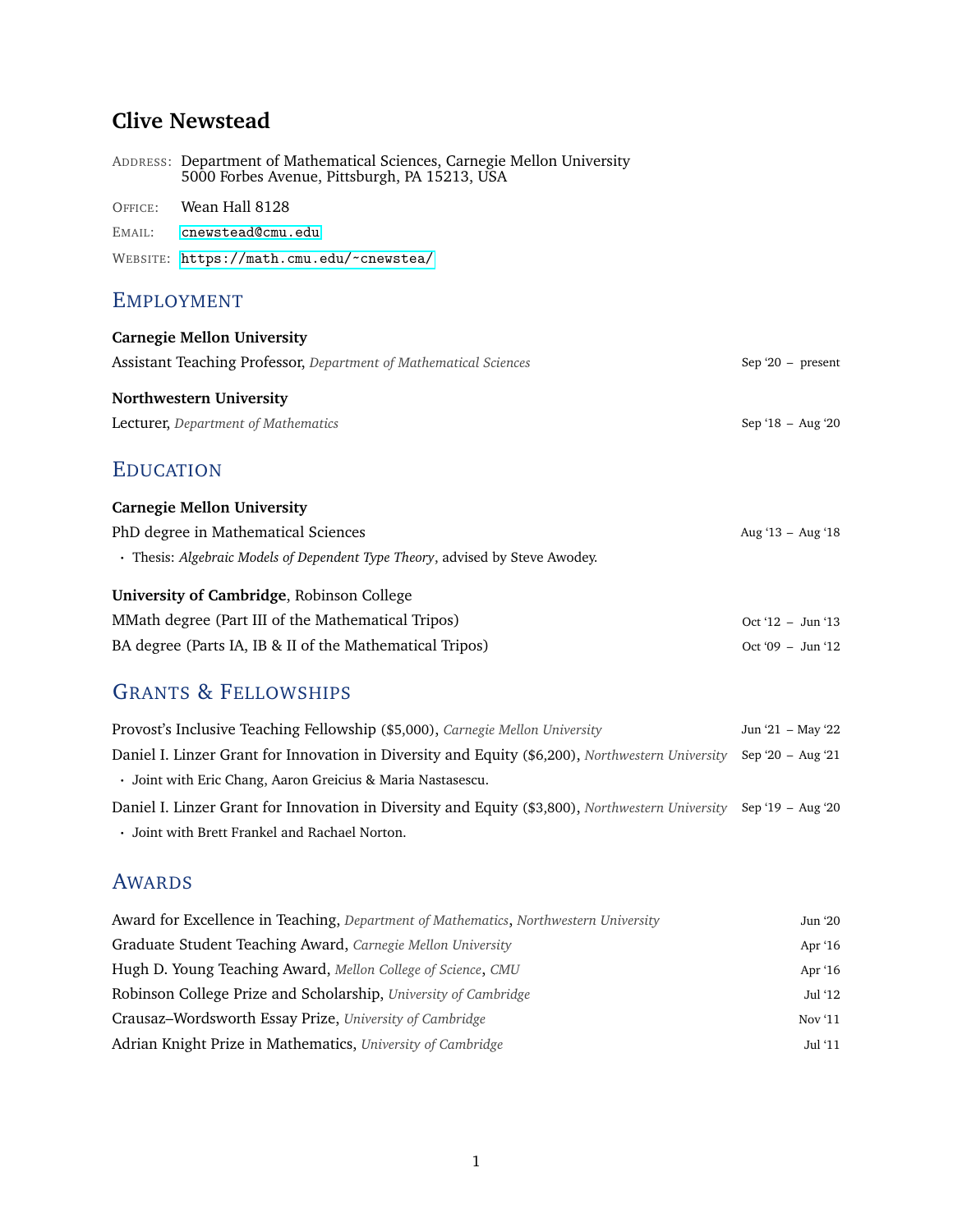## **TEACHING**

|                |                              | <b>Carnegie Mellon University</b>                  | $F = Fall, S = Spring, M$ or $N = Summer$   |
|----------------|------------------------------|----------------------------------------------------|---------------------------------------------|
| 21-127         |                              | <b>Concepts of Mathematics</b>                     | F21, N21, F20, N17, N15                     |
| 21-254         |                              | Linear Algebra and Vector Calculus for Engineers   | F21, F20                                    |
| 21-256         |                              | Multivariate Analysis                              | M14                                         |
| 21-259         | Calculus in Three Dimensions |                                                    | S <sub>21</sub>                             |
|                |                              | Northwestern University                            | $AY = Fa + Wi + Sp$ (sequence of 3 courses) |
| Math 211-0     |                              | Short Course in Calculus                           | Sp19                                        |
| Math 230-B     |                              | Multivariable Integral Calculus for SPS            | Wi20                                        |
| Math 290-1,2,3 |                              | Linear Algebra and Multivariable Calculus sequence | AY2019-20, AY2018-19                        |
| Math 300-0     |                              | Foundations of Higher Mathematics                  | Wi19, Fa18                                  |
| Math 330-CN    |                              | Foundations of Higher Mathematics for SPS          | Sp20                                        |
| Math 330-1,2,3 |                              | Abstract Algebra sequence                          | AY2019-20                                   |
| Math 330-A     |                              | Abstract Algebra for SPS                           | Fa19                                        |

#### **TEXTBOOK**

#### **An Infinite Descent into Pure Mathematics**

· ISBN 978-1-950125-00-3, expected 2022. Current version accessible at <https://infinitedescent.xyz>.

#### **RESEARCH**

My research uses the tools and techniques of category theory to investigate connections between logic, algebra and topology. I am particularly interested in dependent type theory and homotopy type theory.

*Publications and preprints*

| Polynomial pseudomonads and dependent type theory | Feb '18 |
|---------------------------------------------------|---------|
|                                                   |         |

· Joint work with Steve Awodey. Preprint: [arXiv:1802.00997](https://arxiv.org/abs/1802.00997)

#### CONTRIBUTED TALKS

| HoTT/UF 2018, University of Oxford                                | Jul '18                            |
|-------------------------------------------------------------------|------------------------------------|
| Homotopy Type Theory MURI meeting, Carnegie Mellon University     | Mar '18, Mar '17, Mar '16, Mar '15 |
| Category Theory Octoberfest, Carnegie Mellon University           | Oct $17$                           |
| Teaching and Learning Summit, Carnegie Mellon University          | Oct $16$                           |
| International Category Theory Conference, Dalhousie University    | Aug $'16$                          |
| ASL Logic Colloquium, University of Leeds                         | Aug $'16$                          |
| POD Network Conference, San Francisco, CA                         | Nov $15$                           |
| International Category Theory Conference, University of Cambridge | Aug $'14$                          |
| Kan Extension Seminar at CT 2014, University of Cambridge         | Aug $'14$                          |